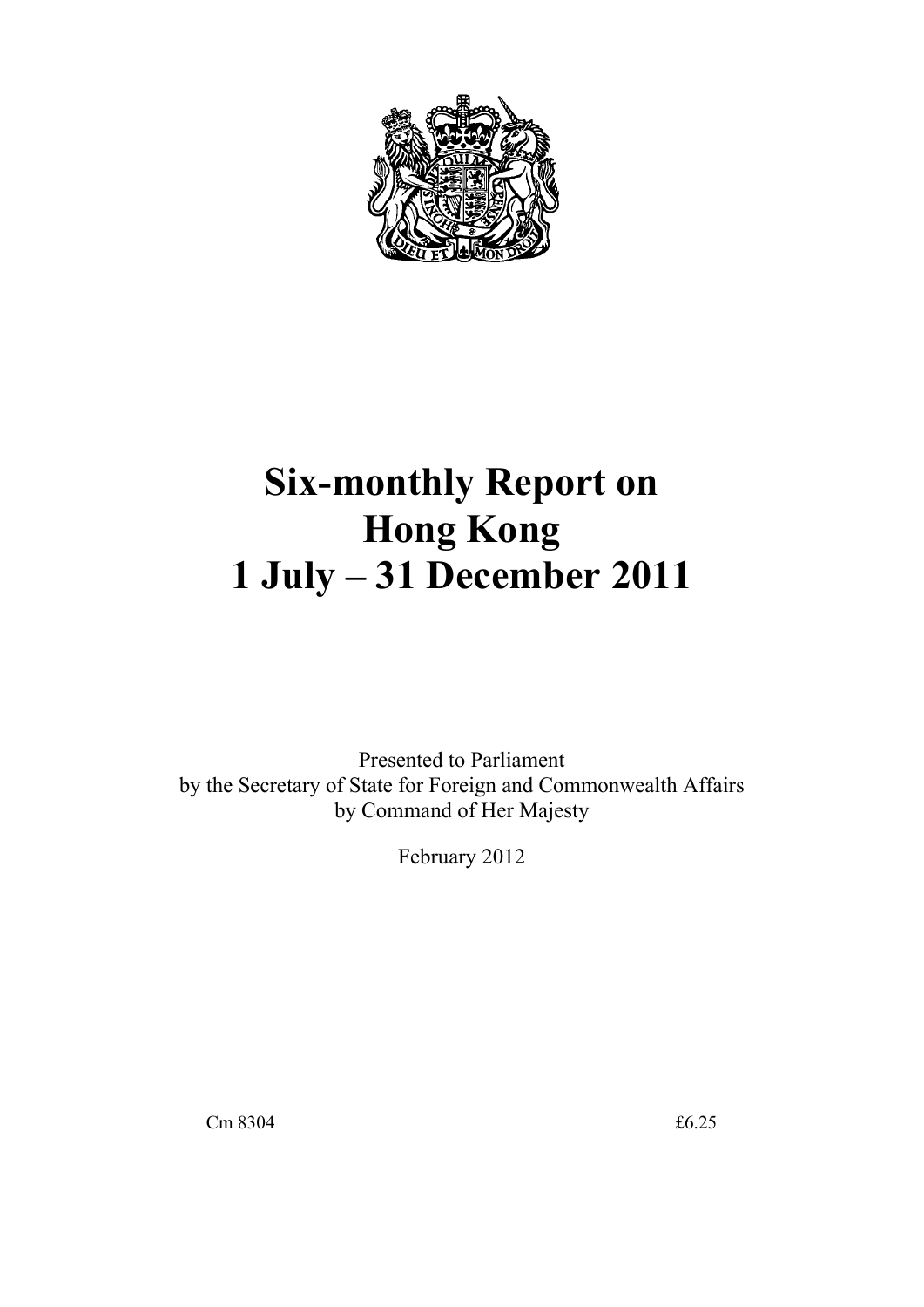#### **© Crown copyright 2012**

You may re-use this information (excluding logos) free of charge in any format or medium, under the terms of the Open Government Licence. To view this licence, visit http://www.nationalarchives.gov.uk/doc/opengovernment-licence/ or e-mail: psi@nationalarchives.gsi.gov.uk.

Where we have identified any third party copyright information you will need to obtain permission from the copyright holders concerned.

Any enquiries regarding this publication should be sent to us at **Foreign and Commonwealth Office, King Charles Street, London, SW1A 2AH** 

This publication is available for download at www.official-documents.gov.uk

This document is also available from our website at **www.fco.gov.uk** 

ISBN: 9780101830423

Printed in the UK by The Stationery Office Limited on behalf of the Controller of Her Majesty's Stationery Office

ID P002479183 03/12

Printed on paper containing 75% recycled fibre content minimum.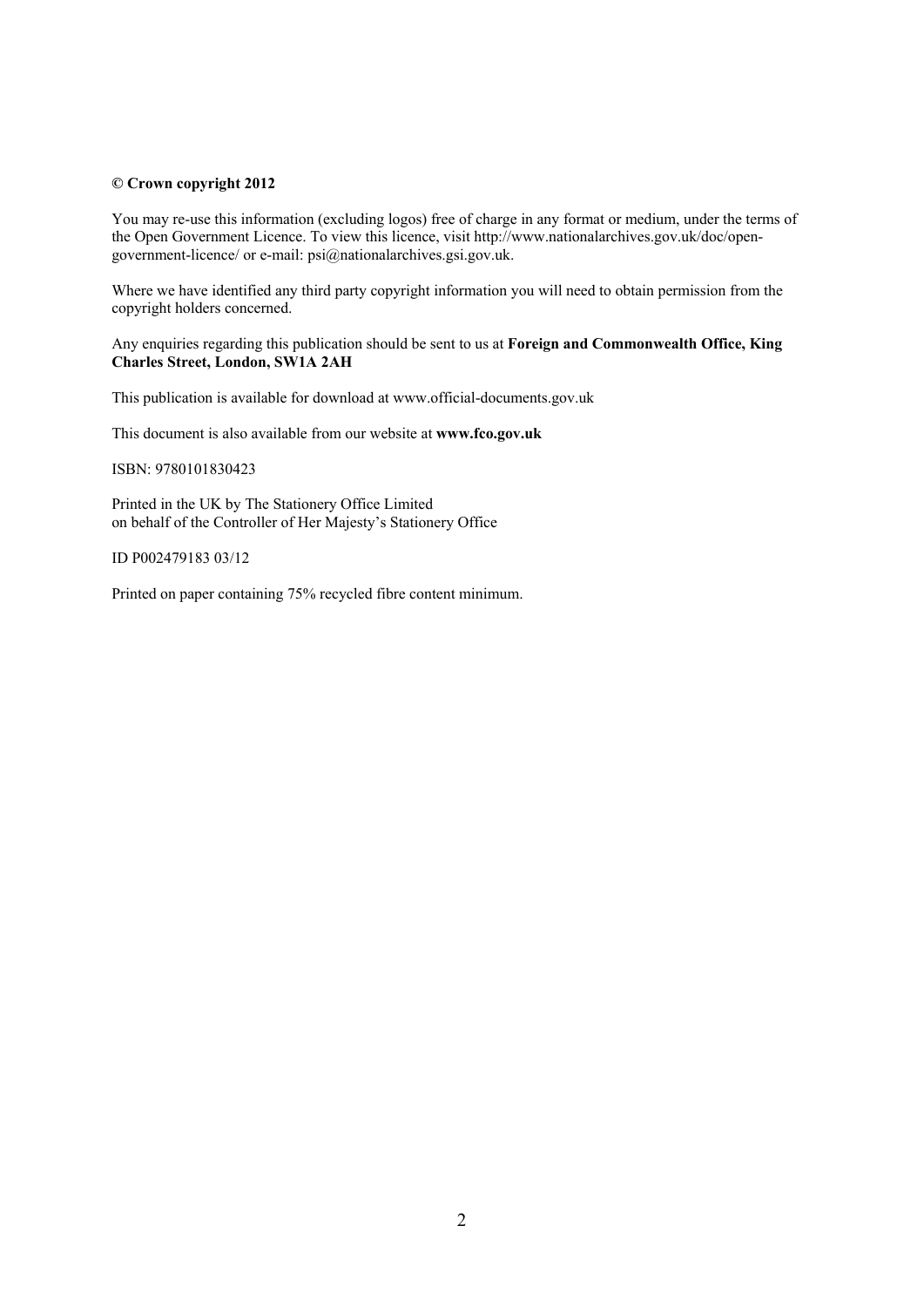#### **FOREWORD**

This is the thirtieth in a series of reports to Parliament on the implementation of the Sino-British Joint Declaration on the Question of Hong Kong since July 1997. It covers the period 1 July to 31 December 2011.

The UK Government takes seriously its commitment to Hong Kong under the Sino-British Joint Declaration. This treaty guarantees the autonomy, rights and freedoms that make Hong Kong the successful and prosperous society it is today.

This reporting period highlighted again some of the distinct qualities of Hong Kong's way of life which are central to its success. A record number of people exercised their right to vote in November's District Council Elections. A free media contributed to the lively public debate on a wide range of issues. Tens of thousands of respondents engaged in the government's consultation on Legislative Council mid-term by-elections. And there was close press and public interest in the process to elect the Electoral Committee which will select Hong Kong's next Chief Executive in March 2012.

The forthcoming election for Chief Executive will be the last under the existing, limited franchise arrangements. I look forward to the developments which will pave the way for direct elections in 2017.The UK firmly believes that Hong Kong's stability and prosperity are underpinned by its rights and freedoms and that the best way of guaranteeing these is by Hong Kong moving to a system of full universal suffrage.

The UK's relationship with Hong Kong has continued to develop and mature. The trade and investment partnership has grown strongly. I was delighted to receive the Chief Executive of Hong Kong Special Administrative Region Government in London in September 2011 on his last official visit to the UK. I congratulate him for his personal contribution to Hong Kong's continuing economic and political development and look forward to developing an equally productive relationship with his successor.

Hong Kong will continue to be important to the UK. It is important for our shared prosperity and values that Hong Kong's high degree of autonomy is maintained and that its basic rights and freedoms are safeguarded. I am pleased that we can conclude in this report that these continue to be respected.

William Hague Foreign Secretary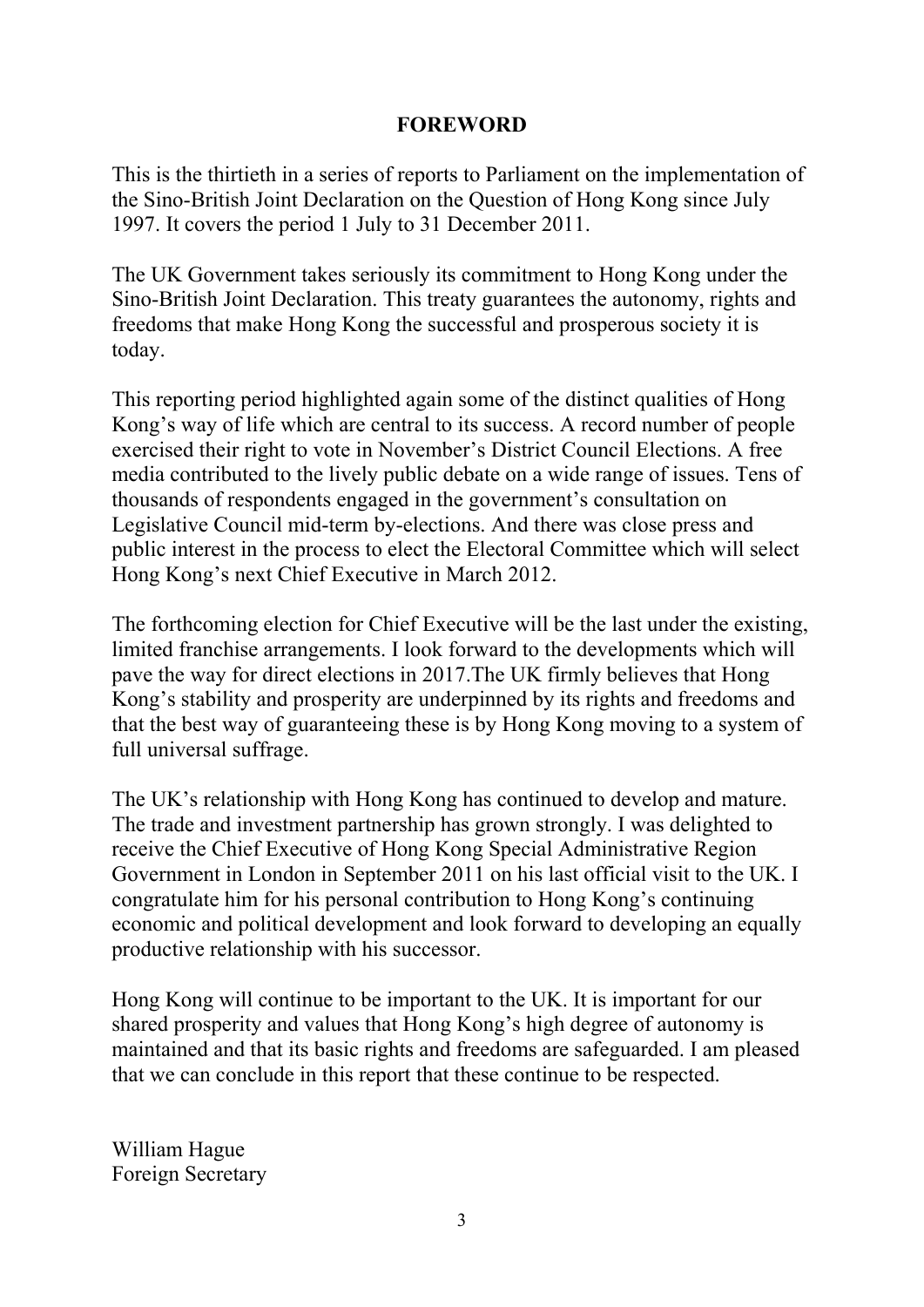# **SIX-MONTHLY REPORT ON THE IMPLEMENTATION OF THE SINO-BRITISH JOINT DECLARATION ON THE QUESTION OF HONG KONG**

#### **INTRODUCTION**

This series of six-monthly reports reflects the British Government's continuing interest in developments in Hong Kong and our commitment to the faithful implementation of the Sino-British Joint Declaration on Hong Kong. In this, the Chinese Government undertook that the Hong Kong Special Administrative Region (SAR) would enjoy a high degree of autonomy except in foreign and defence affairs, and that the continuation of Hong Kong's social and economic systems, lifestyles, rights and freedoms would be guaranteed.

Our assessment is that, in general, over this reporting period, the rights and freedoms and the 'One Country, Two Systems' principle guaranteed in the Joint Declaration continue to be respected. The following report considers aspects of Hong Kong's autonomy, rights and freedoms in more detail.

#### **CONSTITUTIONAL DEVELOPMENTS**

**During this reporting period, Hong Kong people went to the polls to elect new District Councils. In December, elections were also held for places on the Election Committee which will select the next Chief Executive of the Hong Kong SAR Government in March 2012.** 

# District Council<sup>1</sup> Elections

1

On 6 November, Hong Kong held elections to elect 412 District Council (DC) members. Pro-Beijing candidates secured 47.3 percent of the votes (195 seats) compared with 20 percent (83 seats) for pan-democratic candidates and 32.5 percent (134 seats) for independent candidates and those with no political affiliation. There was a higher than usual turnout rate of 41.4 percent (38 percent in 2007).

<sup>1</sup> District Councils are local councils for the 18 Districts of Hong Kong. Under the supervision of the Home Affairs Bureau of the SAR Government, they are consultative bodies on the provision of services, facilities and administration at the district level.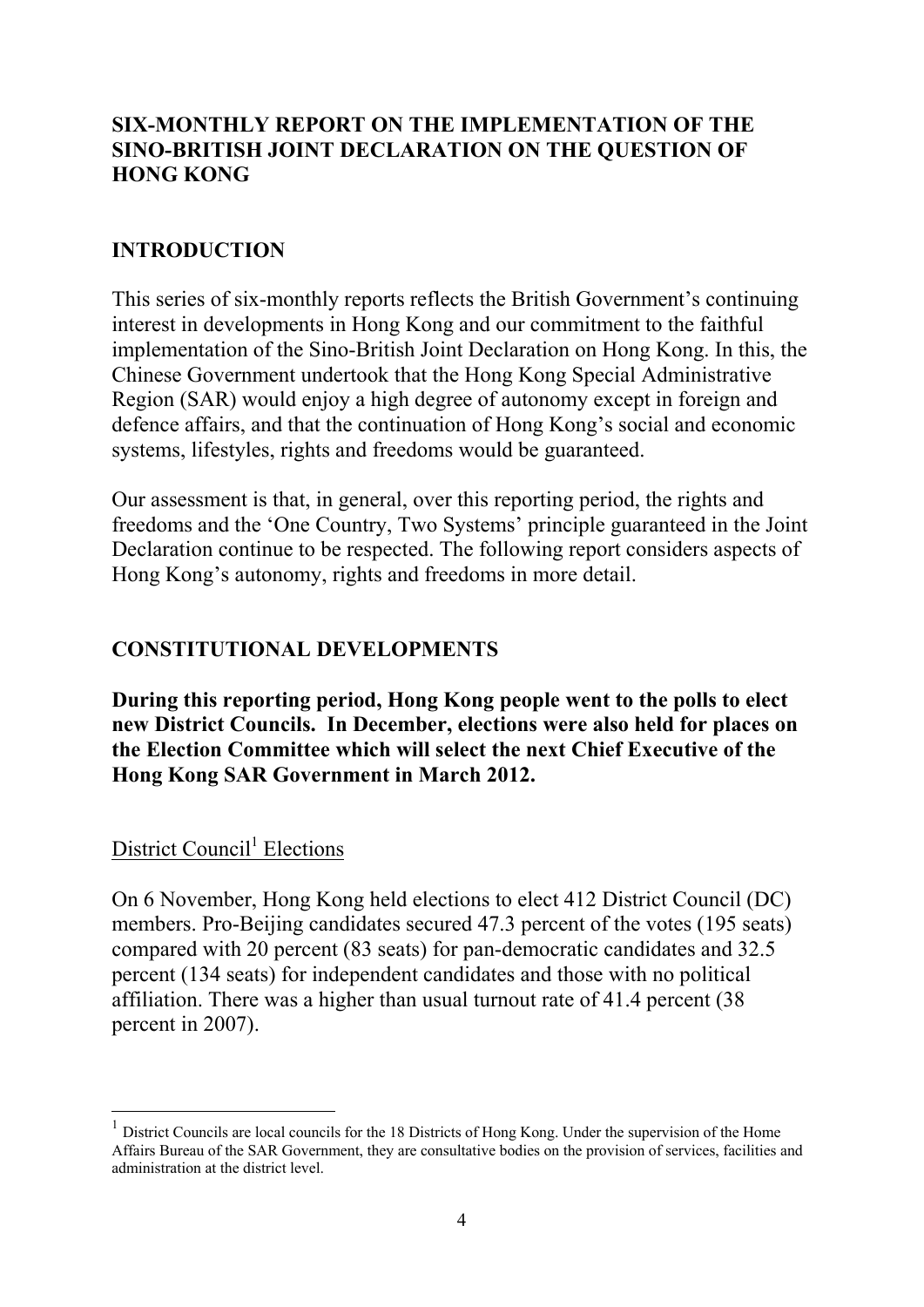As we have recorded in our last two reports, under new arrangements to take effect from this year, five new seats will be created in the Legislative Council to be filled by candidates from the District Councils, to be selected by direct election. The record number of voters (1.2 million) in the District Council election was attributed to this direct connection with the Legislative Council (LegCo) elections due in November 2012.

On 6 November, Secretary for Constitutional and Mainland Affairs, Raymond Tam said the DC election had offered the highest number of seats ever. It had drawn a record number of candidates and seen higher levels of participation from younger voters than previous DC elections.

The same day, the Electoral Affairs Commission (EAC) chairman Justice Barnabas Fung confirmed that the commission had received a total of 2,200 complaints about the DC elections, most of which related to election advertisements and campaigning activities. This compared with about 2000 complaints received in 2007. The Government said the authorities would review monitoring arrangements for election campaigns and submit proposals to LegCo after the election.

#### Appointed District Council seats

As we have noted previously, 102 out of the now 541 DC seats  $2^2$  are appointed by the Chief Executive of the SAR Government. When Chief Executive Donald Tsang tabled proposals in 2010 for constitutional reforms to the Chief Executive and LegCo elections, he also made a commitment to present proposals for the abolition of appointed District Council seats.

On 14 September, the SAR Government announced that the number of appointed DC members would be reduced by one-third from 102 to 68 when the fourth-term District Councils (2012-15) were established on 1 January 2012. The then Secretary for Constitutional and Mainland Affairs, Stephen Lam said the Government was prepared to consider abolishing the remaining 68 appointed seats over one term in 2016 or two terms by 2020.

On 23 December, the SAR Government duly announced the appointment of 68 DC members. Of these, 42 were re-appointed and four were appointed for the third term. Some Hong Kong media organisations said this violated the SAR Government's so-called "six-six" principle which stipulates that the same

<sup>&</sup>lt;u>.</u>  $2$  The 541 seats in the District Council are comprised of 102 appointed, 412 directly elected and 27 ex-officio members of the Rural Committee Chairmen in the New Territories.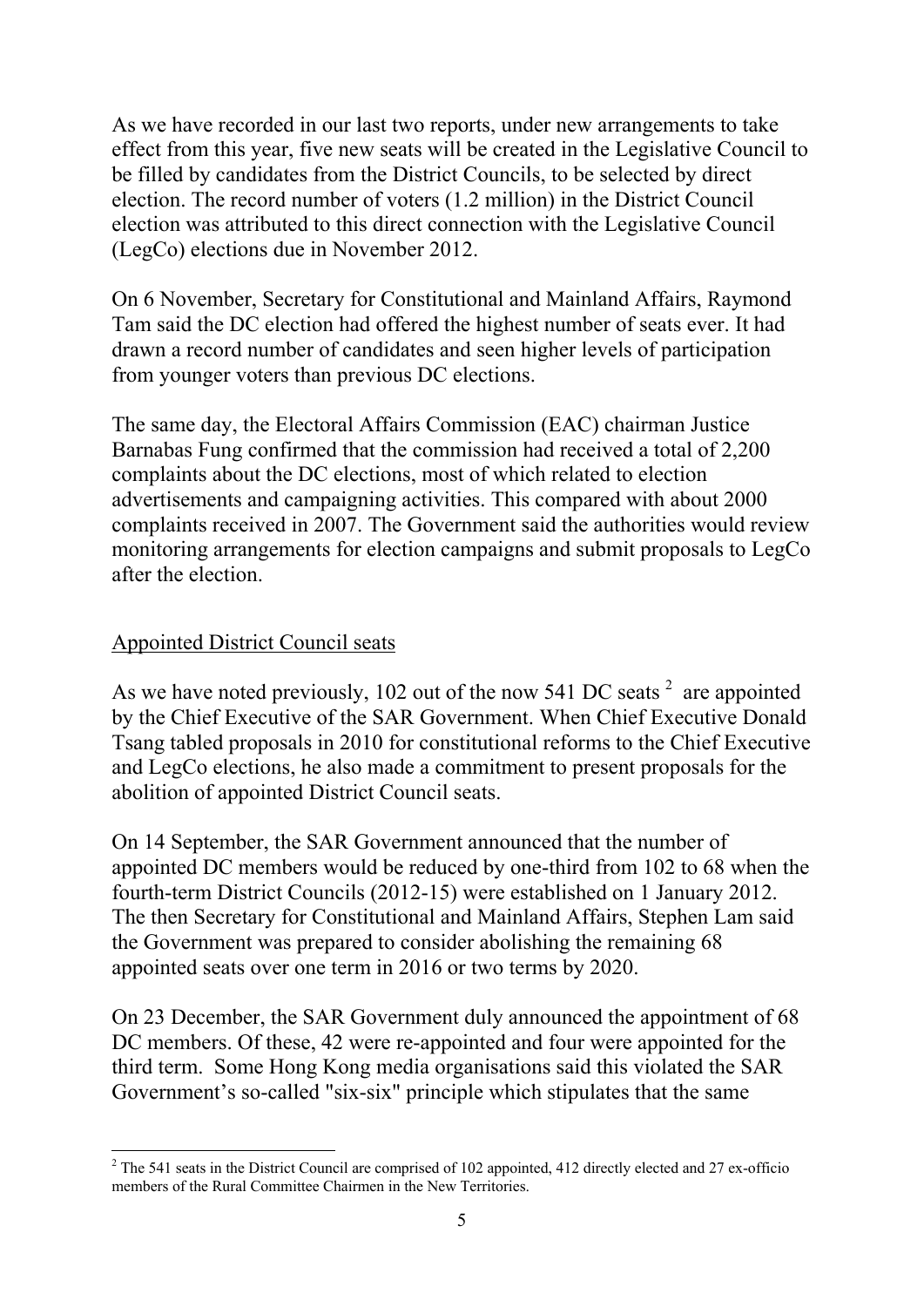person should not be appointed to the same post for more than six years or hold more than six public positions.

The same day, Secretary for Constitutional and Mainland Affairs, Raymond Tam said he was inclined to have the appointed seats scrapped in 2016 before the introduction of universal suffrage for the Chief Executive election in 2017. The Government would conduct a two-month public consultation after the Chinese New Year in January 2012 to seek views on whether the appointed seats should be abolished in 2016 or 2020.

# **We welcome this signal of commitment to further democratic development of the District Council election arrangements and will follow developments with interest.**

## Election Committee Subsector Elections

In our previous reports we have noted that, under the constitutional reforms agreed in 2010, Hong Kong's Chief Executive will be elected in March 2012 by an Election Committee, enlarged from 800 to 1,200 members.

A record number of 1,451 nominations were received for the 2011 Election Committee (EC) subsector elections to contest 1,044 of the 1,200<sup>3</sup> seats drawn from various trade, professional and non-government groups ("sub-sectors").

On 11 December the Electoral Affairs Commission (EAC) announced that 65,500 registered voters had cast their votes in the EC subsector elections. This represented 10,000 more voters than in 2006. The turnout rate was 27.5 percent (27.4 percent in 2006).

On 12 December, EAC chairman Justice Barnabas Fung said the EC subsector elections had been successfully concluded. He recorded that the Commission had received 35 complaints, mainly about voting facilities and electoral arrangements.

The results of the subsector elections indicated that pan-democrat candidates had won 205 places, substantially increasing the chances that a pan-democrat candidate could secure the minimum 150 nominations required from the EC to run in the Chief Executive election.

<sup>&</sup>lt;u>.</u>  $3$  The remainder are members nominated by the religious subsector, and ex-officio members from LegCo and the National People's Congress.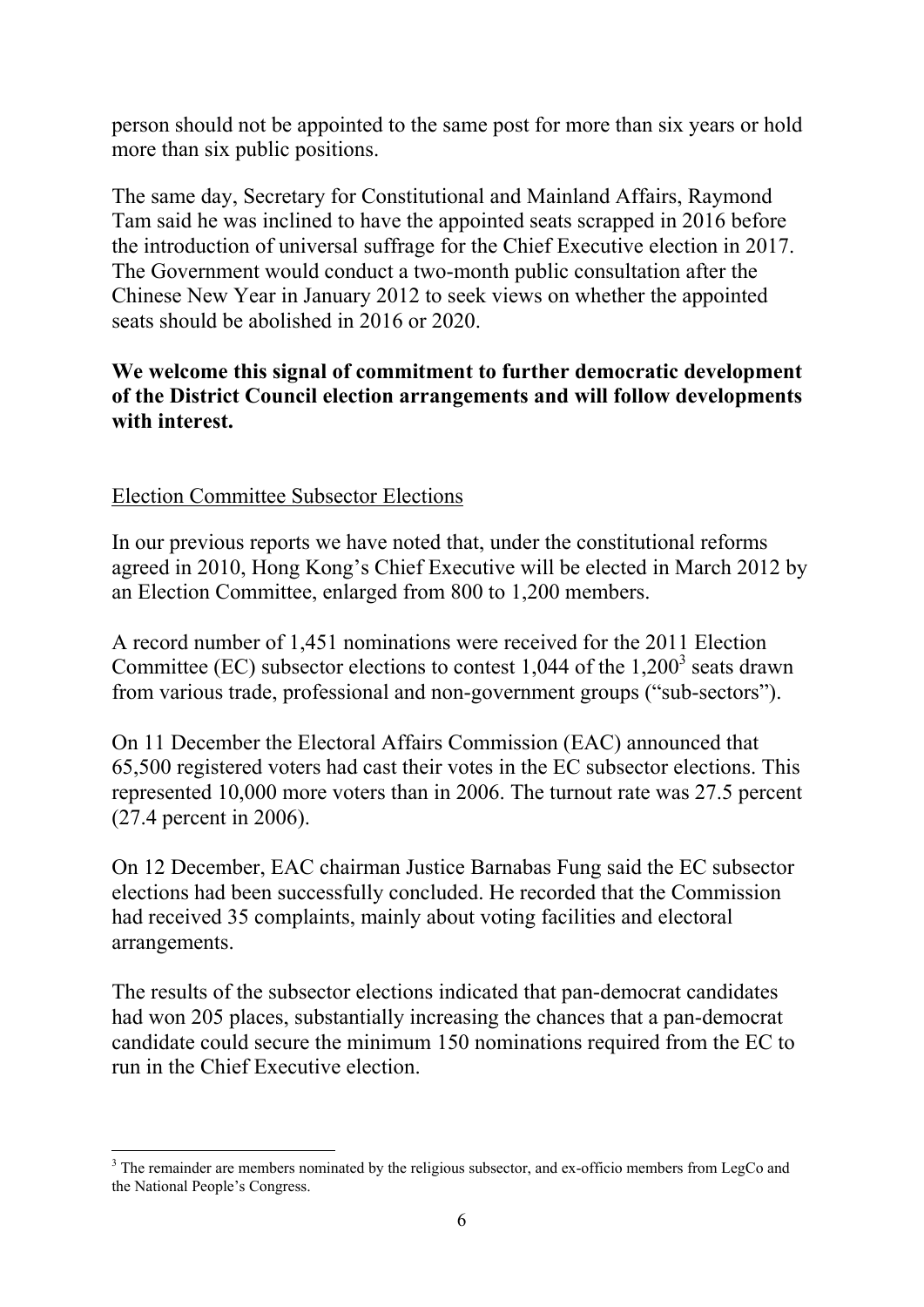# Electoral Registration and Vote-Rigging Allegations

Following the District Council elections, reports emerged of a number of cases of suspected vote-rigging. Most of the complaints appeared to relate to allegations of incorrect or incomplete voter registration information.

On 21 November, at a LegCo Panel Meeting on Constitutional Affairs, Democratic Party and Civic Party representatives said adult permanent residents should be required to provide proof of residence when registering as voters. They called on the SAR Government to ensure strict enforcement of the election regulations. The Democratic Alliance for the Betterment and Progress of Hong Kong (DAB) said their party had also been a victim of suspected vote-rigging. They saw a need to review the system to ensure fair and transparent elections.

Responding, Chief Executive Donald Tsang said there were bound to be uneasy feelings among some participants in every election. But he stressed that Hong Kong's electoral system was fair, open, just and transparent and that an established complaint mechanism was in place to handle accusations of fraud. Secretary for Constitutional and Mainland Affairs Raymond Tam pledged to follow up on complaints and to refer cases to the police if necessary.

On 7 December, Electoral Affairs Committee chairman Justice Barnabas Fung said the Registration and Electoral Office (REO) had sent 674 letters of inquiry to voters, demanding proof of their address. He added that people who failed to respond in time would be referred to law enforcement bodies. Justice Fung also said that it was the right time to review the voter registration system. The authorities needed to strike the right balance between upholding voting rights and prevention of election fraud.

On 8 December, the Independent Commission Against Corruption (ICAC) announced they had established a 20-man taskforce to tackle the growing number of complaints about the DC elections. The ICAC Commissioner Timothy Tong confirmed the Commission had received 421 complaints and of those 174 were of a serious nature involving corruption.

On 13 December, the Hong Kong SAR Government proposed new measures designed to plug the apparent loopholes in the voter registration system. They included a proof of address requirement as well as proposals to step up random checks on the voter register. The proposed measures also included penalties or imprisonment for electors who failed to report a change of address before the statutory deadline. Parties across the political spectrum welcomed the prospect of tighter controls but expressed concern that the proposed requirements and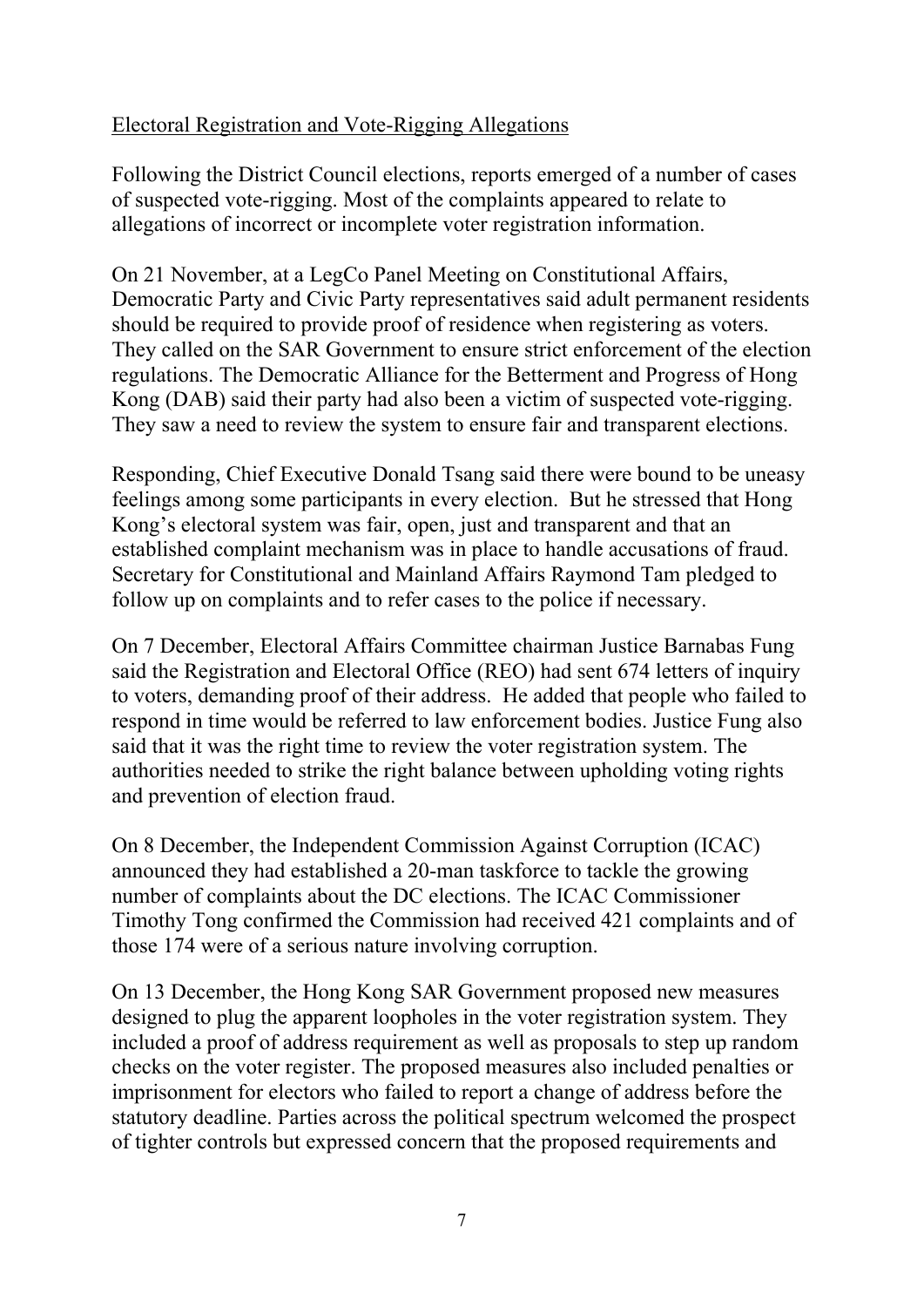penalties could deter the public from registering as voters and therefore decrease the level of voter participation in future elections.

On 14 December, Secretary for Constitutional and Mainland Affairs Raymond Tam acknowledged that some of the Government's proposals had been controversial and said that the new proposals would not be implemented without full consultation and broad consensus.

# Legislative Council by-elections replacement mechanism

In our last report, we covered in detail the Government's legislative proposals for a new mechanism to fill mid-term vacancies in LegCo, and the public debate about these proposals.

The introduction of the Bill to address these issues had followed the resignation of five pan-democracy legislators on 29 January 2010, which had been designed to force territory-wide by-elections as a de facto referendum on democratic reforms.

On 4 July, the Government announced they were suspending legislative work on the by-election replacement mechanism and were instead launching a twomonth public consultation exercise to run from July to September. The Hong Kong Bar Association (HKBA) and the Law Society of Hong Kong both issued statements welcoming this decision. The HKBA also encouraged the public to exercise their right to be heard by contributing to the discussion.

On 22 July, the Government duly launched the consultation. The Government proposed the following four options:

- Option 1: restricting resigning Members from participating in any byelection in the same parliamentary term
- Option 2: a replacement mechanism using the candidates from the same party's original list (see text box below) followed by a precedence list system (the Administration's revised proposal)
- Option 3: a replacement mechanism which would not cover vacancies arising from death, serious illness or other involuntary circumstances
- Option 4: a replacement mechanism using the same party's candidate list, followed by leaving the seat vacant when the list was exhausted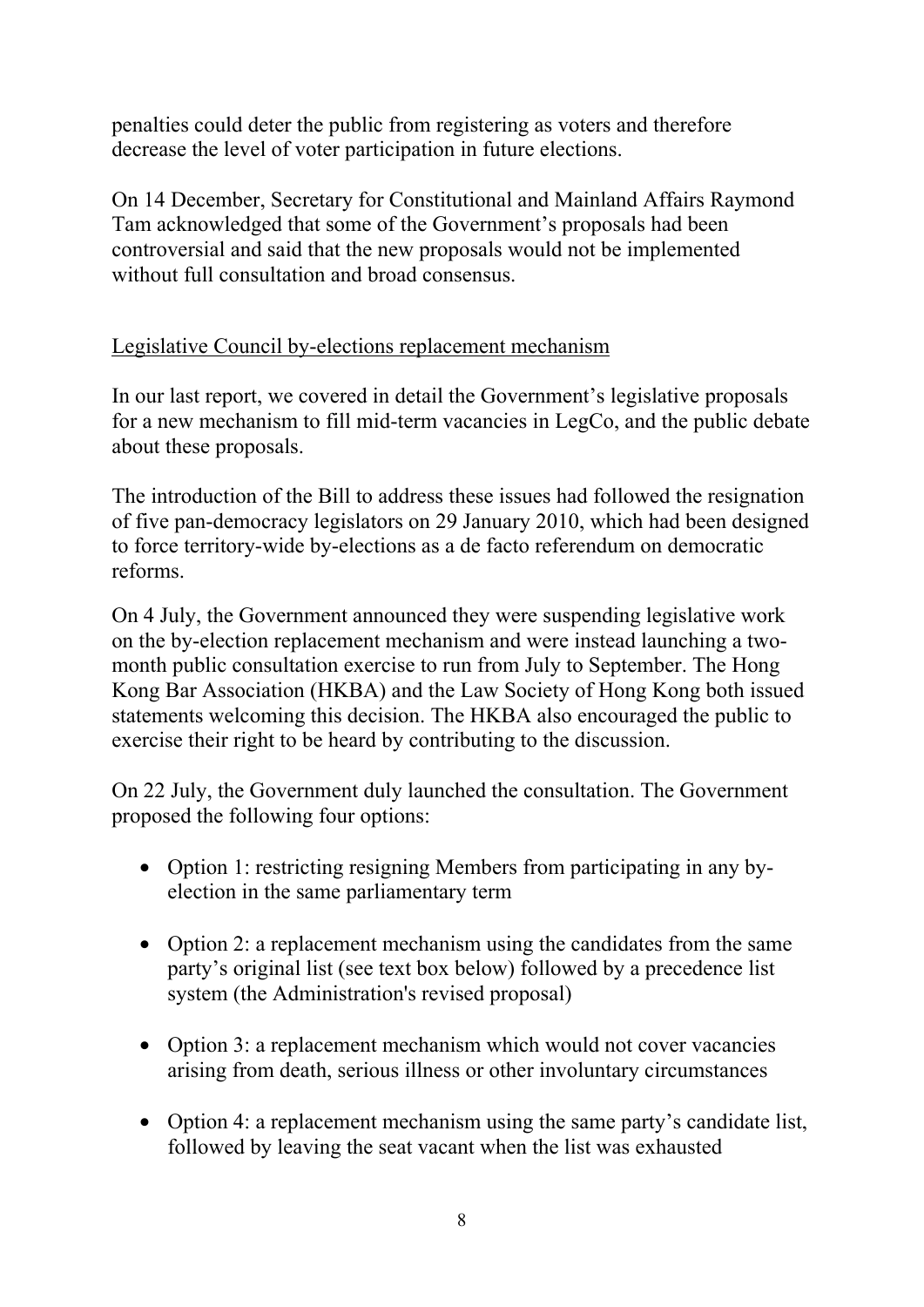The system of proportional representation was adopted in 1998 to encourage and sustain the representation of multiple political parties in geographical constituencies in LegCo. It requires the numbers of votes for each candidate list to be divided by a quota representing the number of votes required for a seat. After a seat has been allocated to each party which has the required number of votes, the largest remainders are then each allocated one additional seat until they are all allocated.

During the consultation period, commentators including legislators, representatives of the legal sector, academics and the media contributed their thoughts on the Government's proposals. The debate around them focused on whether the proposals breached Hong Kong's constitution and would withstand judicial review. Many commentators urged the Government not to scrap byelections for filling LegCo mid-term vacancies.

Chairman of the pro-government Democratic Alliance for the Betterment and Progress of Hong (DAB) Tam Yiu-chung said he would keep an open mind and listen to different opinions. The DAB would canvass public views and submit their own proposals to the Government before the conclusion of the consultation exercise.

On 14 December, the Secretary for Constitutional and Mainland Affairs Raymond Tam said the Government had received 31,000 written submissions in response to the consultation. There were no majority views on the options put forward. However, the Government's Option One, which restricted resigning legislators from participating in any by-election in the same term, had gained more support than others. Almost 70 percent of the submissions indicated that the Government should amend the law or take alternative measures to prevent abuse of the by-election mechanism. Mr Tam continued that proposals would be submitted to LegCo by June 2012.

## **We will cover further developments on the replacement mechanism in our next report.**

# Chief Executive 2011-12 Policy Address

On 12 October, Chief Executive Donald Tsang delivered his last Policy Address. He identified the wealth gap, ageing population and political reform as the main challenges ahead. On political reform, the Chief Executive said that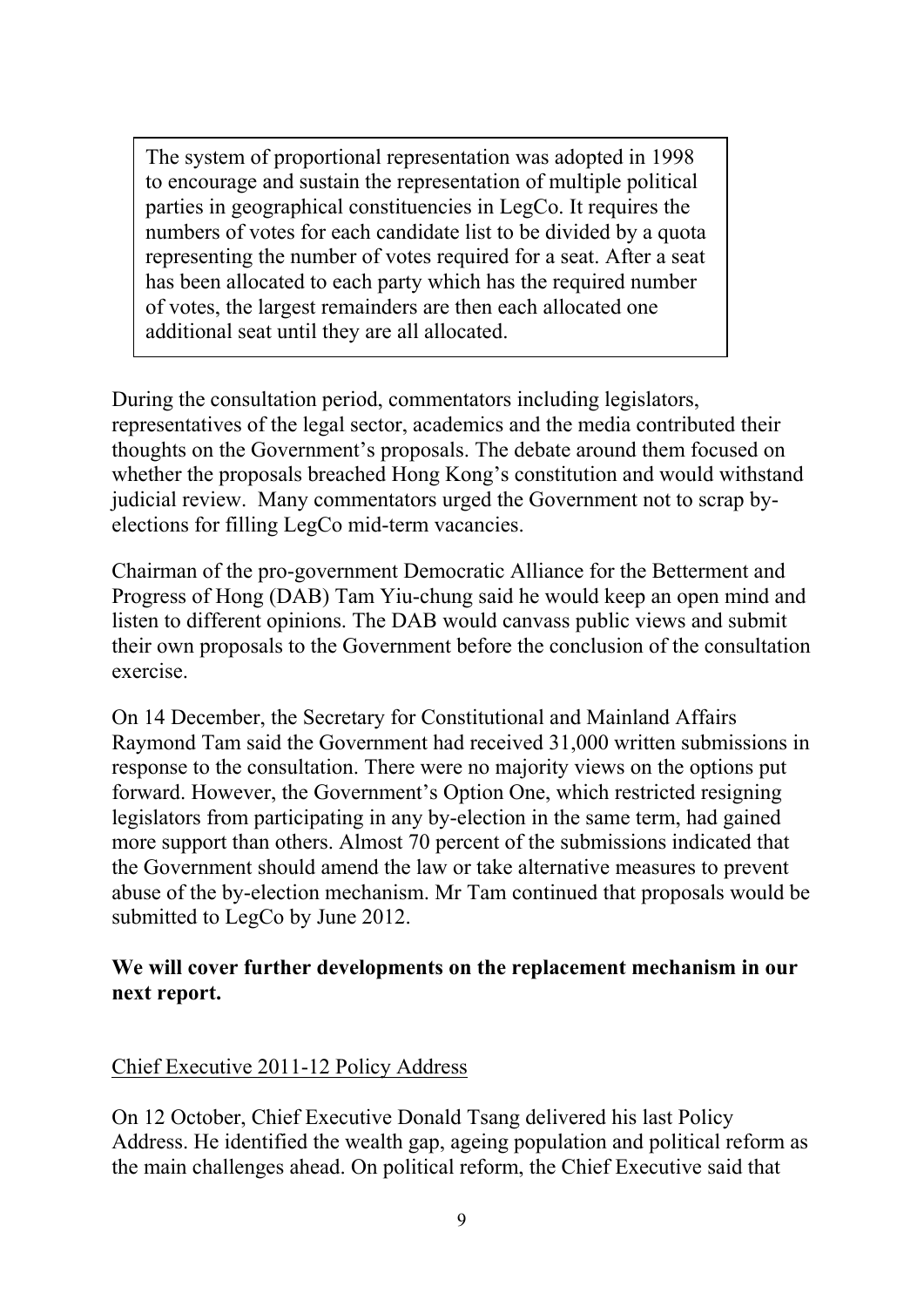Hong Kong "should allow democracy to take root" and that by safeguarding core values such as freedom, the rule of law, equality, justice, integrity, pluralism and inclusiveness that Hong Kong would "ensure the lasting success of One Country, Two Systems".

## Next Chief Executive Candidates

Over the reporting period, there was much interest in Hong Kong in preparations for the March 2012 election for the next SAR Chief Executive.

On 11 July, in what was widely regarded in Hong Kong as an important signal from Beijing, Hong Kong and Macao Affairs Office Director Wang Guangya said the next-term Chief Executive should love the country and Hong Kong, have a strong governing ability and a high degree of acceptance among the public.

Four candidates from the pro-Beijing and pan-democratic camps declared their intention to compete in this election.

On 4 October, Democratic Party chairman Albert Ho was the first to announce that he intended to stand as a candidate.

On 26 November, former SAR Government Chief Secretary Henry Tang announced his candidacy.

The following day, former Executive Council Convenor Leung Chun-ying formally announced his candidacy.

On 10 December, former chairman of Hong Kong Association for Democracy and People's Livelihood Frederick Fung secured enough support from his party members to join a pan-democratic camp 'primary election' planned for 8 January 2012 during which adults with permanent residency would vote online for their preferred pro-democracy candidate.

**We will cover the outcome of the Chief Executive elections in our next report.**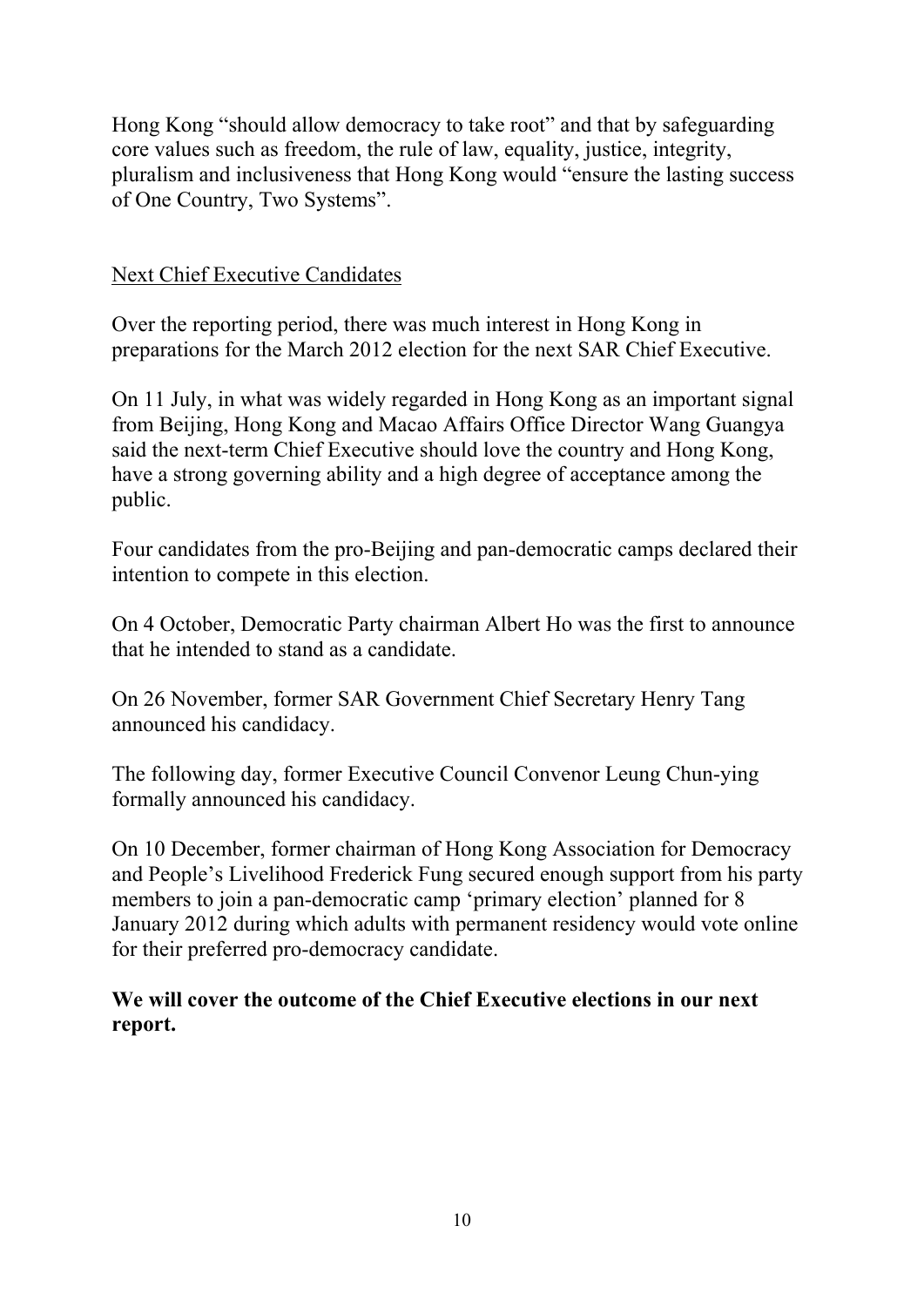# **ONE COUNTRY, TWO SYSTEMS**

There were a number of high-level visits and exchanges between senior members of the Central People's Government and Hong Kong government and non-government figures over the course of the reporting period. Most prominent among these was the 16-19 August visit to Hong Kong by Vice-Premier Li Keqiang.

During his visit Vice-Premier Li announced a well-received series of 32 economic measures to boost Hong Kong's economic growth through closer cooperation with the Mainland. The Vice-Premier also said that Hong Kong's role in the Mainland's economic reform and opening-up was irreplaceable. He praised Hong Kong society as open, pluralistic and vibrant, and encouraged the Hong Kong SAR Government to promote the importance of safeguarding and complying with the Basic Law.

Notwithstanding the positive response to the economic measures he announced, media coverage of Vice-Premier Li's visit was dominated by controversy over security arrangements surrounding his attendance at the University of Hong Kong's (HKU) centenary celebrations.

During the event, at least one student protester was reported to have been detained by police for an hour, and 100 other protesters were prevented from marching to the new Government Headquarters. A number of pan-democrat legislators complained the police had moved all protesters away from the sight of the Vice-Premier and had undermined people's rights of expression. Hong Kong Human Rights Monitor Director Law Yuk-kai said the tight security measures had muted protesters' voices. The Hong Kong Journalists Association criticised the police for limiting press coverage during the Vice-Premier's visit.

Hong Kong Police Chief Andy Tsang Wai-hung said he stood by the three days of tight security measures during the Vice-Premier's visit to Hong Kong: "Our top priority is to ensure the safety of visiting VIPs. There was no political consideration." Secretary for Security Ambrose Lee said he did not think the security measures for the Vice-Premier's visit had been tighter than usual. Commissioner of the Ministry of Foreign Affairs Lu Xinhua said he disagreed that press freedom during the Vice-Premier's visit had been tightened.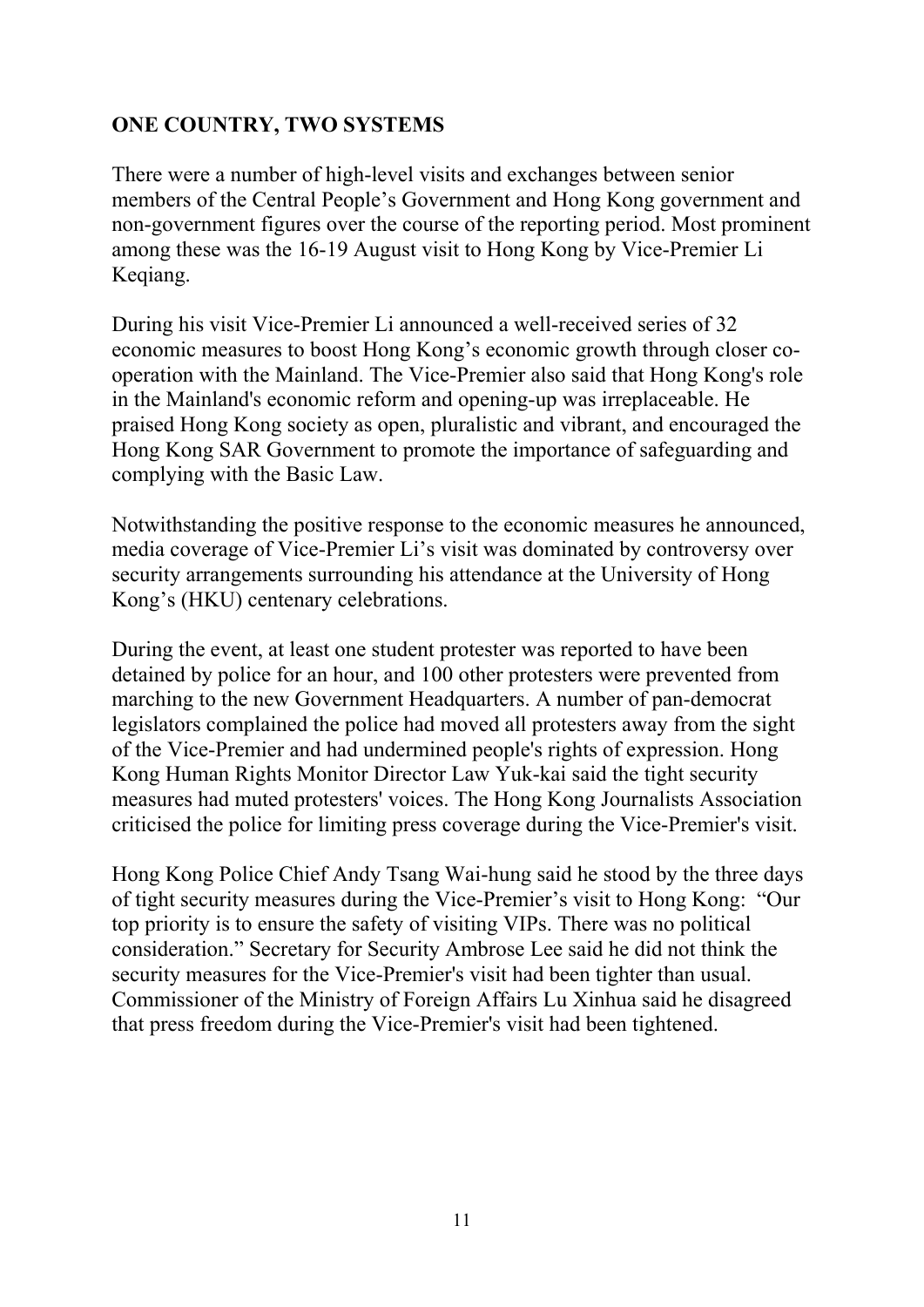# **POLITICAL PARTIES**

On 18 December, a group of trade unionists and social democrats including the Confederation of Trade Union's Lee Cheuk-yan, Forthright Caucus chairman Fernando Cheung, Civic Act-up's Cyd Ho and lawmaker for the welfare sector Cheung Kwok-che formally established the 'New' Labour Party.

# **BASIC RIGHTS AND FREEDOMS**

**The Sino British Joint Declaration Clause 3 (5) and Article 27 of the Basic Law provide for the rights of speech, assembly and demonstration. Hong Kong people continued to exercise their basic rights and freedoms throughout the reporting period, and marches and demonstrations continued to be a part of civic life in Hong Kong.** 

Most marches and demonstrations passed off peacefully. However, this reporting period was marked by a higher than usual number of arrests. There were also concerns from some quarters about the alleged increasing use of force by police on some occasions, and about infringements of press freedoms.

#### Marches and Demonstrations

We report below on some of the larger demonstrations and police and government reactions:

On 1 July, the annual Hong Kong Establishment Day march was marked by the largest number of people taking to the streets since the 1 July march in 2004. Organizers claimed 218,000 people turned out. Police put the number at 54,000. The march passed off peacefully. However, after the main rally ended, scuffles broke out between police and about 200 protesters. Police officers arrested several protest leaders. Police officers used pepper spray, handcuffs and hard plastic bands to restrain the protestors. The police said in a statement that 231 had been detained for illegal assembly and obstruction of public places.

On 4 September, 5,000 people protested against inadequate measures to curb inflation and called on the government to reinstate the Home Ownership Scheme.

On 24 September, 1,500 people marched from Causeway Bay to the new Government Headquarters to protest against the Government's proposed replacement mechanism to fill LegCo mid-term vacancies.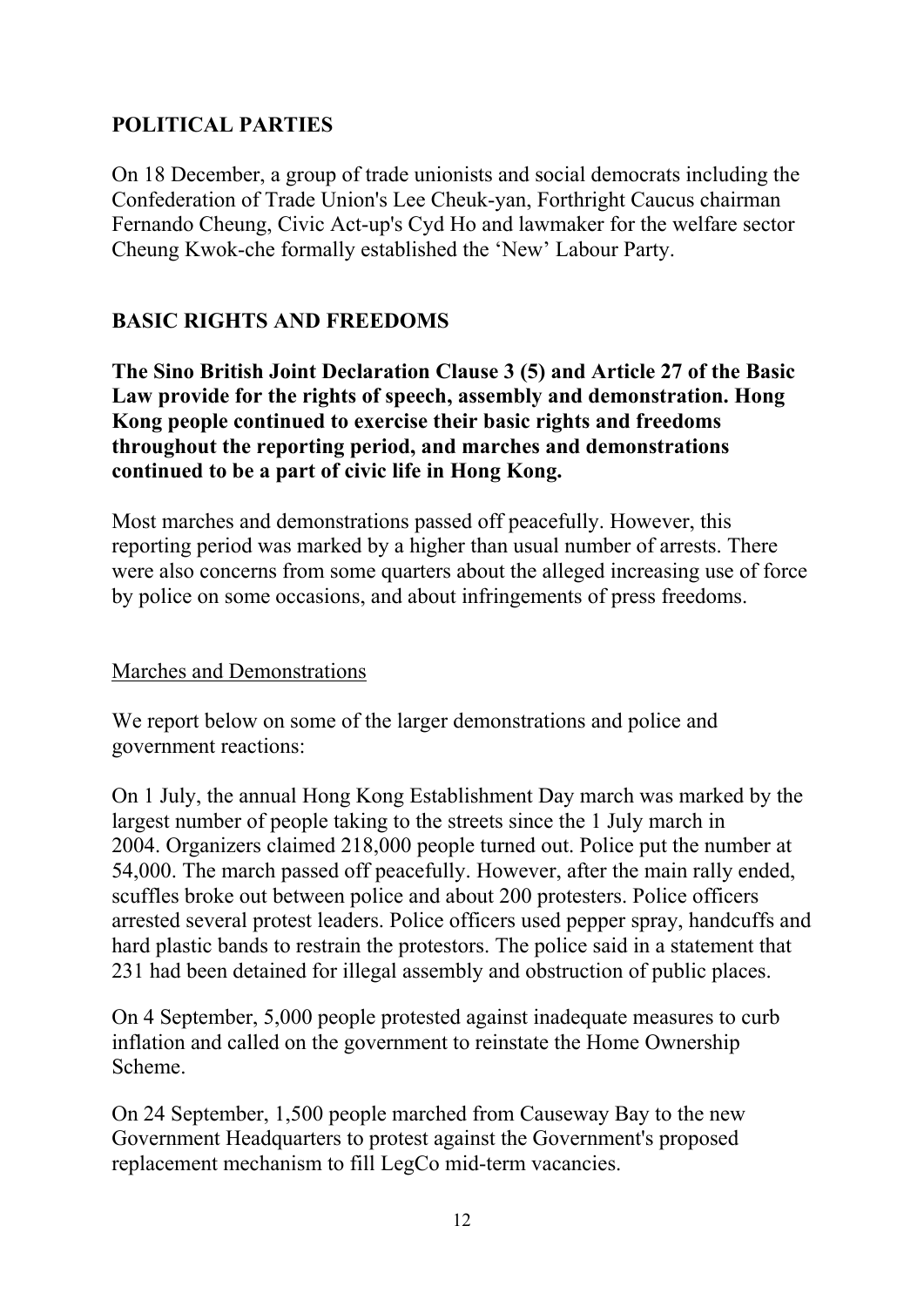On 15 October, the "Occupy Wall Street" movement spread from the US to Central in Hong Kong. About 300 protesters gathered in protest. A semipermanent Occupy camp also appeared in the Central Business District.

On 23 October, 1,500 people marched to the new Government headquarters protesting against the prospect of right of abode (ROA) for foreign domestic helpers (FDHs). (We cover this issue in more detail later in this report.)

#### Freedom of Expression

**The Joint Declaration Clause 3 (5) and Article 27 of Hong Kong's Basic Law provides for freedom of the press and publication. Over the reporting period Hong Kong's print, broadcast and digital media carried full and lively coverage of political and economic stories in Hong Kong, Mainland China and internationally**. **In general, we assess freedom of press and publication was upheld. However, we note below a number of cases of potential concern:**

On 1 July, the Hong Kong Journalists Association [HKJA] said police violated their own rules when they arrested a television intern as police broke up crowds during the annual 1 July march. She was held overnight for 10 hours and later released on police bail. HKJA chairwoman Mak Yin-ting said: "I can't see the reason for the arrest. We understand that journalists don't have the privilege in doing whatever they want to do…But according to police general procedures, cameramen and photographers have to be given a vantage position to cover events. So barring the reporter violates not just freedom of the press but also their own internal guidelines."

On 3 July, a police spokeswoman said that all those arrested were protesters who were sitting and unwilling to leave. "One of the arrested persons claimed herself to be a reporter. All the protesters, including this person, have been released. The police respect the public's freedom of speech and assembly and also press freedom. We arrested them for obstruction in a public area and unlawful assembly."

On the same day, the Hong Kong Journalists Association's annual report for 2011 - titled "Two Systems Compromised: Free Expression under Threat in Hong Kong" said their main finding was that the year from July 2010 to June 2011 had not been conducive to freedom of expression in Hong Kong. The report suggested the SAR Government was becoming more sensitive to Beijing's wishes, insofar as the police had become less tolerant of protesters,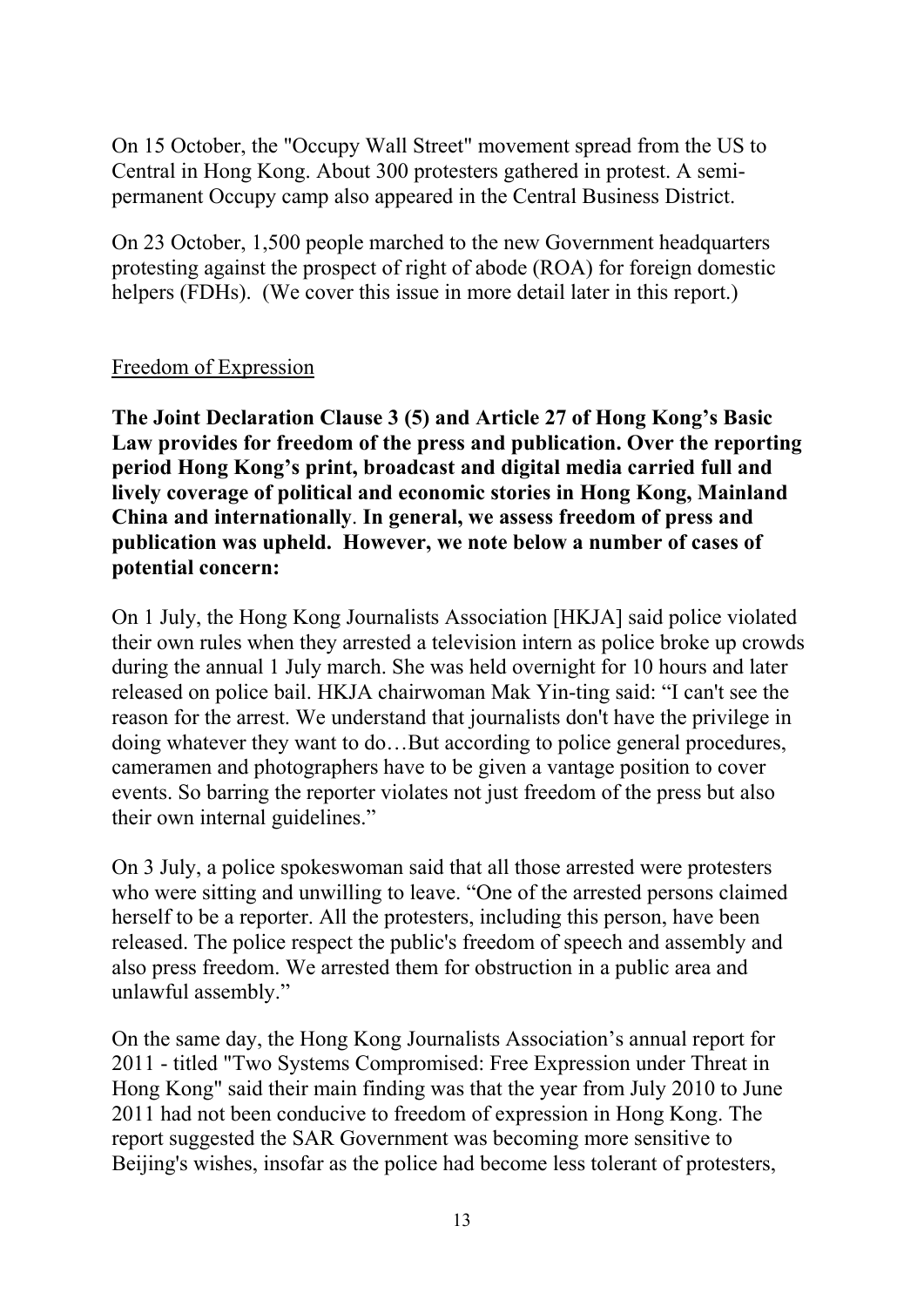particularly those staged outside the Central Government's Liaison Office. In the report, the HKJA also called on the SAR Government to take a more positive approach towards freedom of expression issues.

On 31 August, the then SAR Chief Secretary, Henry Tang met with the Hong Kong News Executives' Association (HKNEA) and the Hong Kong Journalists Association (HKJA) and said:

"At the meeting with HKNEA and HKJA, I emphasized the Government's determination to uphold the freedom of the press and freedom of expression as one of our core values…. The Government and the media share the same responsibility, which is to serve the public. It is important to maintain our continuing and effective dialogue. There is room to improve the press arrangements for official events. We will continue to discuss this with the media and make suitable adjustments in future as we move forward. We will review the security measures in relation to press coverage to ensure that these measures are reasonable and they are appropriate. We will seek to strike the right balance between security arrangements and the protection of civil rights as well as press freedom".

On 14 October, the HKJA complained that LegCo set up unreasonable media arrangements during Chief Executive Donald Tsang's Policy Address on 12 October. According to the HKJA, the arrangements restricted reporters' access and prevented them from asking follow-up questions, speaking to legislators or taking photos in LegCo except in the public gallery. The HKJA said they found the arrangements unacceptable and criticised the Government for seriously infringing press freedom and depriving demonstrators and legislators of their freedom of expression.

On 12 November, at a special meeting of LegCo's Panel on Security, pandemocratic lawmakers and civic groups complained about restrictions on press and public access to the new Government Headquarters building which opened in September.

# **LEGAL AND JUDICIAL**

# Right of Abode

Three cases relating to right of abode (ROA) in Hong Kong came before the courts over the reporting period. The issue became the subject of intense media and public interest, including in the context of Hong Kong's relationship with Mainland China.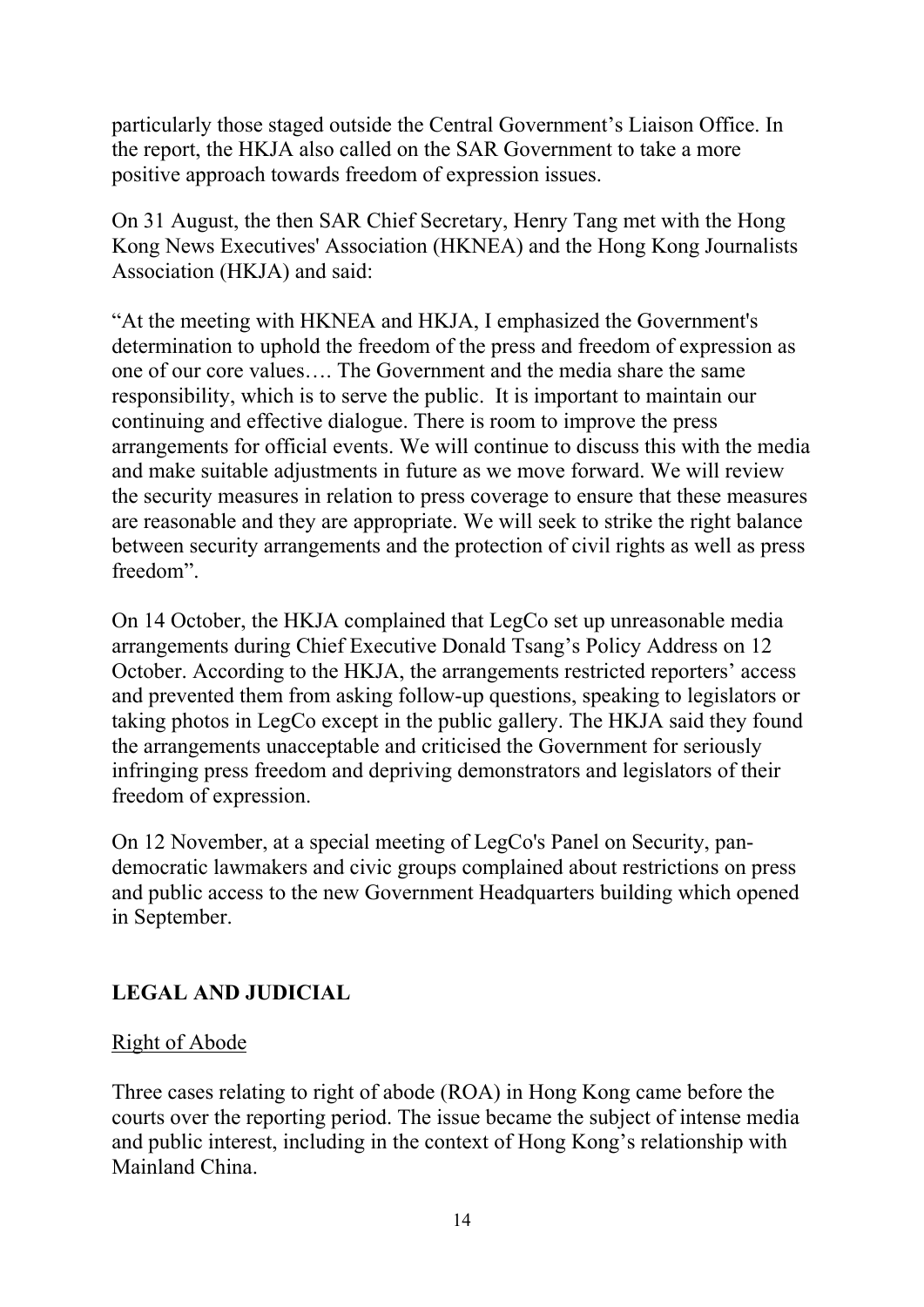The legal cases concerned the right of abode of foreign domestic workers, who, unlike the majority of expatriate workers, do not currently qualify for right of abode after seven years' employment in Hong Kong.

On 1 August, the Government warned that around 100,000 Foreign Domestic Helpers (FDHs) and 300,000 of their family members could become permanent Hong Kong residents if three FDH families with cases before the courts won their legal battle for right of abode in Hong Kong. Despite pressure from some quarters to do so, the Government said they would not seek an interpretation of the relevant clause of the Basic Law (Hong Kong's mini constitution) from the National People's Congress Standing Committee (NPCSC) on the right of abode question until the legal and judicial processes had been concluded. Even then, they would only consider requesting an interpretation if the courts ruled in favour of the domestic helpers' application for right of abode.

On 30 September, in a landmark ruling, Court of First Instance Judge Johnson Lam declared that an Immigration Ordinance provision, which excluded FDHs from applying for right of abode after seven years of uninterrupted stay, was unconstitutional as it contravened the Basic Law.

In response, Secretary for Security Ambrose Lee said that: "The Government respects but is disappointed with the ruling of the Court of First Instance. The Government, with respect, firmly believes that the constitutionality of the relevant provision of the Immigration Ordinance should be upheld". Subsequently, the SAR Government lodged an appeal against the ruling, but did not refer to the NPCSC for an interpretation of the Basic Law during the reporting period.

During this reporting period, there were a number of calls for an amendment to the Basic Law so that babies born to Mainland women would no longer be granted permanent right of abode. The local media reported extensively on the increasing number of births in Hong Kong to expectant mothers from Mainland China, with estimates of around 40,000 births to Mainland women in 2010.

#### **We will continue to monitor developments on the right of abode issues in the next reporting period.**

# FG Hemisphere/ Congo Case

In our last report, we covered the FG Hemisphere Associates sovereign immunity case in detail. We noted that the Court of Final Appeal (CFA) had rejected an application by the Democratic Republic of Congo to seek an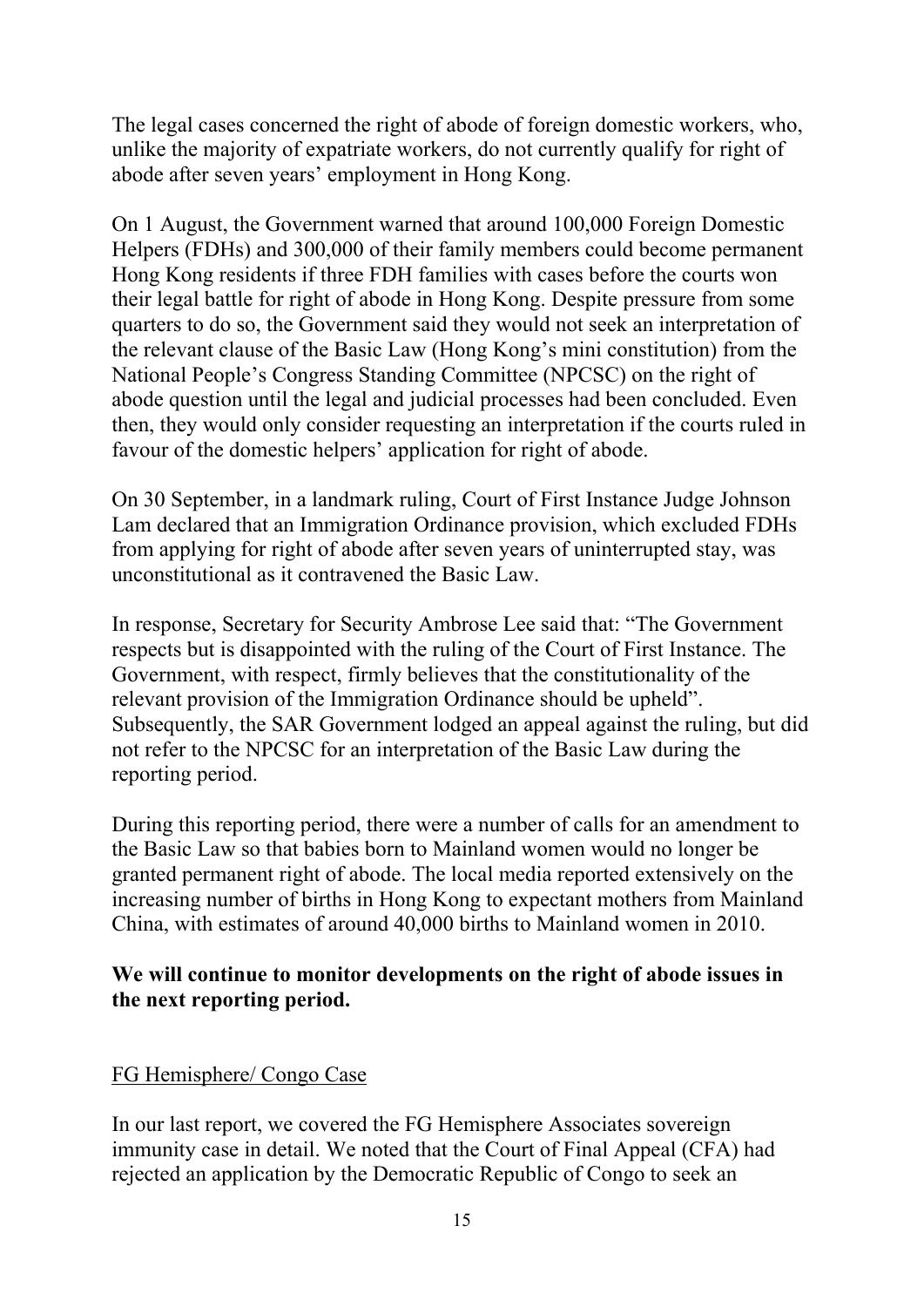interpretation from the National People's Congress Standing Committee (NPCSC) on the case, preferring to consider it themselves. On 8 June, the CFA itself requested an interpretation from the NPCSC on Articles 13 and 19 of the Basic Law on points arising from the case. This was the first time such a request was made on the CFA's own initiative; and the fourth interpretation of the Basic Law since the establishment of the SAR.

On 26 August, the NPCSC passed an interpretation which, stipulated that the Hong Kong courts must follow Mainland law on state immunity rather than the restricted diplomatic immunity arrangements under the common law. Following this the Ministry of Foreign Affairs issued three letters to the Constitutional and Mainland Affairs Bureau of the SAR Government in which it said that "the doctrine of state immunity that China has consistently and firmly adhered to applies uniformly to the whole state, including the Hong Kong SAR". The letters further stated that Hong Kong's application of a principle of state immunity that is inconsistent with the position of the state would "prejudice the sovereignty of the state".

#### **Article 13**

The Central People's Government shall be responsible for the foreign affairs relating to the Hong Kong Special Administrative Region.

#### **Article 19**

The courts of the Hong Kong Special Administrative Region shall have no jurisdiction over acts of state such as defence and foreign affairs.

On 8 September, the CFA handed down its final judgment, in conformity with the NPCSC interpretation of the Basic Law which confirmed the provisional ruling by the CFA in June that a state's commercial activities were immune from litigation in Hong Kong. The judgment confirmed the NPCSC's interpretation that absolute immunity must be given to all states and the Hong Kong SAR Government must follow Mainland law concerning foreign affairs. Justice Patrick Chan Siu-oi, Justice Roberto Ribeiro and Justice Anthony Mason said it was in line with the interpretation made by the National People's Congress Standing Committee on 26 August. Justice Kemal Bokhary and Justice Barry Mortimer, who in a minority opinion had opposed the referral to Beijing, said: "Now that the Standing Committee has given an interpretation, we recognize that these appeals must be decided in conformity with that".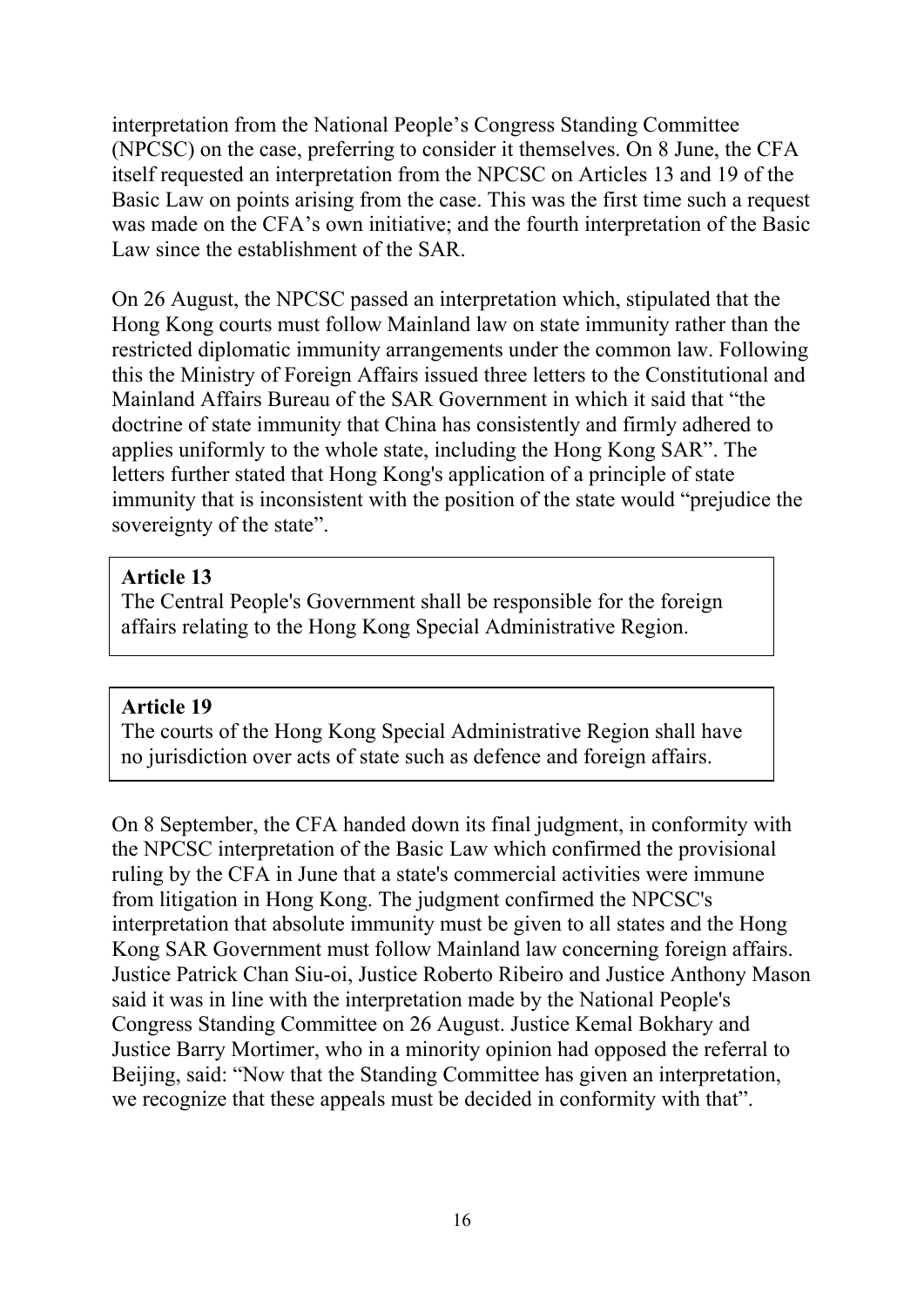# **HONG KONG – ECONOMY**

Following the strong growth during the first half of 2011, Hong Kong's growth moderated to 4.3 percent in the third quarter and 3 percent in the fourth quarter, compared with a year earlier. The economy grew at 5 percent in 2011 as a whole. The deterioration in the external economic environment also started to affect Hong Kong's merchandise exports. The growth in total exports of goods slowed sharply to 3.6 percent in 2011. Compared with a year earlier, total exports of goods declined slightly in the third quarter, recovering to grow 2.2 percent in the fourth quarter. However, inbound tourism and cross-border commercial and financial activities supported exports of services, which grew 6.3 percent in 2011 as a whole.

Consumer price inflation reached a high of 6.4 percent (year on year) in the third quarter. For the whole of 2011, inflation was 5.3 percent. External factors such as higher imported food and commodity prices and domestic factors such as higher wages and an earlier surge in private housing rentals contributed to the increase. Higher wages were supported by a tight labour market: unemployment hit a 13-year low of 3.2 percent in the third quarter.

Hong Kong continued to strengthen its position as the leading offshore renminbi (RMB) centre. According to the Hong Kong Monetary Authority, RMB deposits stood at RMB 589 billion (£60 billion) in December. RMB trade settlement amounted to RMB 239 billion (£24 billion) in December (compared with RMB134 billion (£14 billion) in the first half of 2011), with over 80 percent of the Mainland's trade that is settled in RMB going through banks in Hong Kong. On 20 October, the State Council gave approval to the first Mainland non-financial enterprise (Baosteel) to issue RMB bonds in Hong Kong, which totalled RMB 6.5 billion (£656 million).

On 12 October, the Chief Executive Donald Tsang gave his final Policy Address in which he announced a series of social and economic policies intended to support the future development of Hong Kong. These included the launch of a new Home Ownership Scheme in response to the increased demand for affordable housing.

On 13 December, Supplement VIII to the Closer Economic Partnership Agreement (CEPA) was signed between the Hong Kong SAR Government and the Central People's Government. The aim of the agreement was to deepen and accelerate the liberalisation of trade in goods and services and increase cooperation between Hong Kong and Mainland China.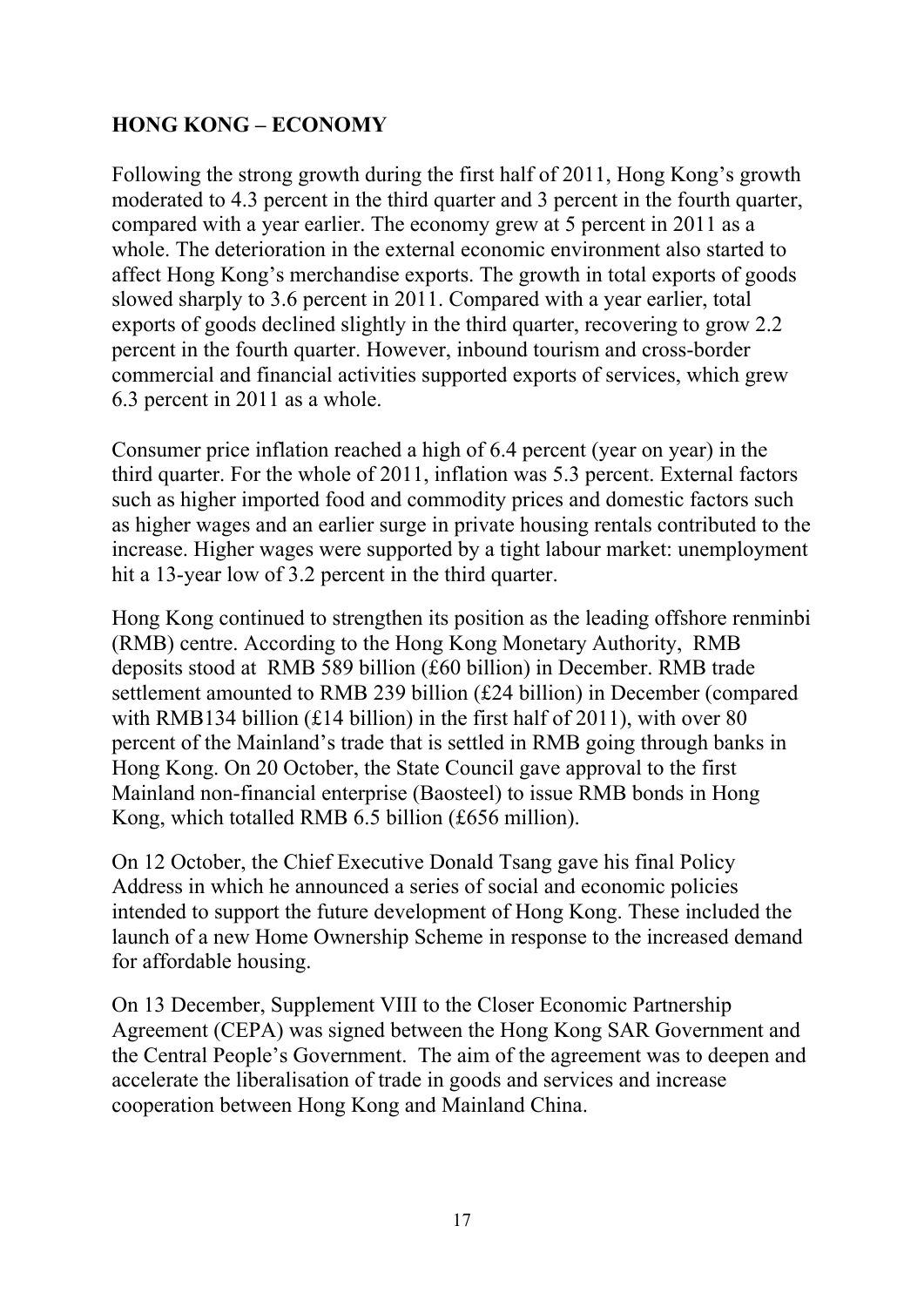# **UK/HONG KONG – BILATERAL**

Bilateral ties between Hong Kong and the UK remained in excellent shape throughout the reporting period. The strength of the relationship was reflected in an intensive programme of visits and exchanges in both directions.

HRH The Duke of York and HRH The Earl of Wessex visited Hong Kong in this period, the latter to support the Hong Kong Award for Young People. Visits by British Ministers included those of the then Transport Secretary Philip Hammond, Parliamentary Under Secretary of State for Energy and Climate Change Lord Marland, and Further Education Minister John Hayes.

Chief Executive Donald Tsang made a high profile visit to the UK in September, which included meetings with the Prime Minister, Foreign Secretary and Chancellor of the Exchequer. The visit was part of a major series of promotional events including a large scale business conference, a film festival and cultural events and was the biggest Hong Kong promotion in the UK since the Handover.

Legal and Judicial ties also continued to flourish. In September, Lord Phillips, Chief Justice of the UK Supreme Court, led a delegation of judges from the UK Supreme Court to Hong Kong. Hong Kong Chief Justice Geoffrey Ma Tao-li paid an official visit to the UK in November.

The House of Commons Select Committee for Culture, Media and Sport paid a short visit to Hong Kong in December. At a working level, exchanges between officials continued on policy issues including offshore renminbi internationalisation, social development, climate change, financial service regulation, education policy and law enforcement co-operation.

# **EDUCATION LINKS**

The academic year 2011-12 was an important one for UK-Hong Kong relations in education. In 2012 the first students will complete the new school-leaving qualification, the Hong Kong Diploma of Secondary Education. The new academic structure will mean that Hong Kong students will now leave school one year earlier than under the previous UK-style model that prepared students for GCSE and A-level equivalent examinations, and move instead to a four year undergraduate system.

As a result of continued strong relations between Hong Kong and the UK, new pathways have been agreed for students to continue to have access to UK higher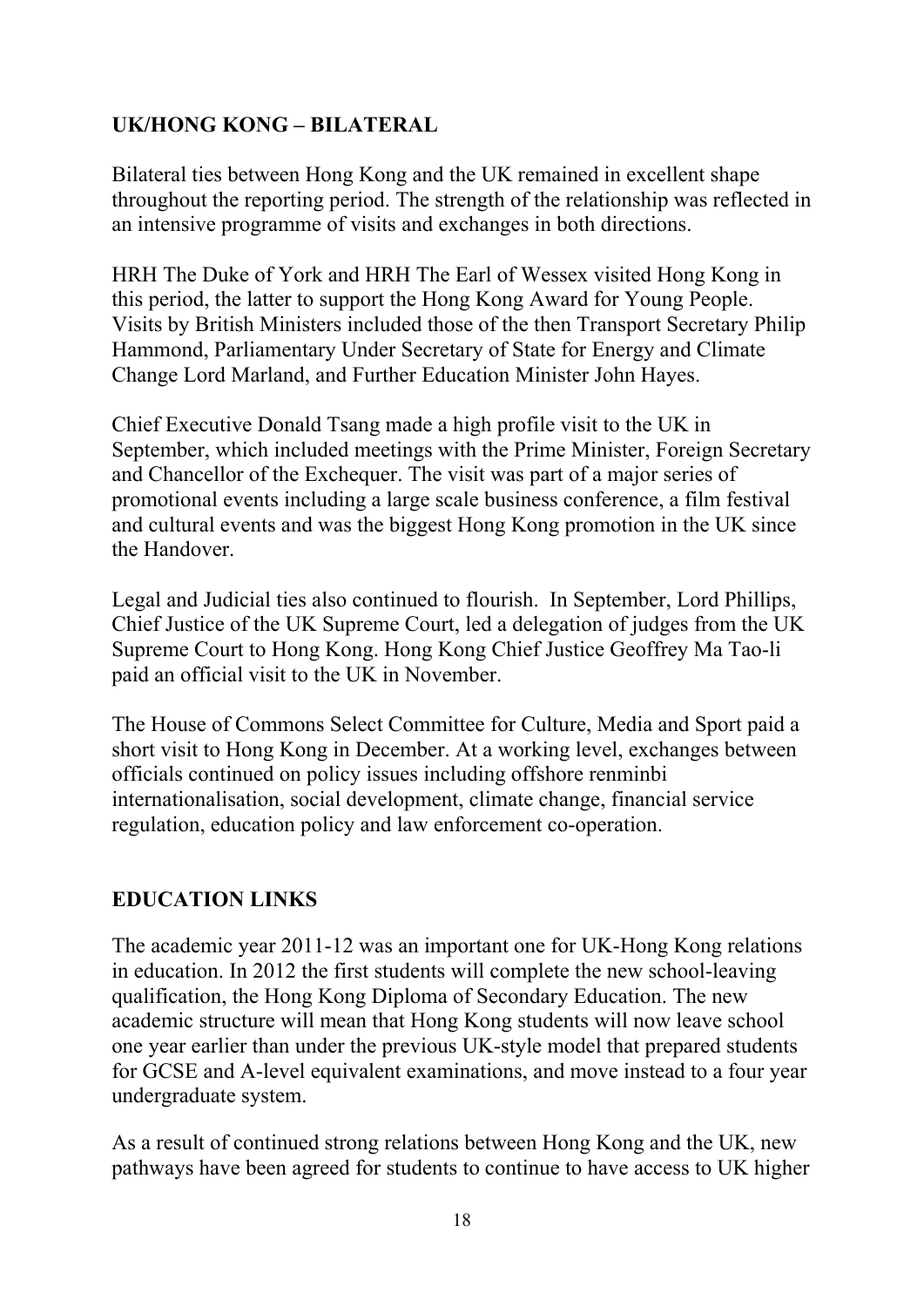education, despite the changes to secondary education arrangements. Numbers of Hong Kong students applying to the UK through the Universities and Colleges Admission Service (UCAS) have sharply increased, and were up 37 percent on the same period last year for 2012 entry. The number of Hong Kong students studying in UK further education colleges increased by 17 percent in 2011, while UCAS applications for the 2011/12 academic year were up by 18 percent at the end of June 2011. The number of new Hong Kong students enrolled at independent schools in the UK had increased by 21 percent by September 2011, bringing the total to 5,859.

Education links between the UK and Hong Kong have been further strengthened through UK participation in the Ministerial Roundtable and International Education Expo, which was organised by Hong Kong's Education Bureau to celebrate the reforms. The event was attended by the UK's Further Education Minister John Hayes, and facilitated by Sir Michael Barber, Chief Education Advisor at Pearson.

# **BRITISH COUNCIL**

In addition to their work on education links between the UK and Hong Kong, the British Council delivered programmes over the course of the reporting period to support a wide range of arts and science partnerships:

- 220,582 people visited the British Council website
- 101,299 visited / contacted their customer services centre
- 24,004 students took exams with the British Council
- 10,015 learners were engaged in English learning services
- 157 Arts, Education and Science events took place

#### **TRADE AND INVESTMENT**

Bilateral trade between Hong Kong and the UK in goods in 2011 amounted to £12.4bn. Hong Kong was the UK's 13th largest export market for goods and the 3rd largest in Asia, after Mainland China and India. Exports of goods in 2011 amounted to £5bn, an increase of 20.5percent compared with 2010.

During the reporting period, UK Trade & Investment (UKTI) supported six Trade Missions to Hong Kong, and the UK participated at four international trade fairs in Hong Kong. Hong Kong continued to be an important market for inward investment into the UK. UKTI's pipeline of projects from Hong